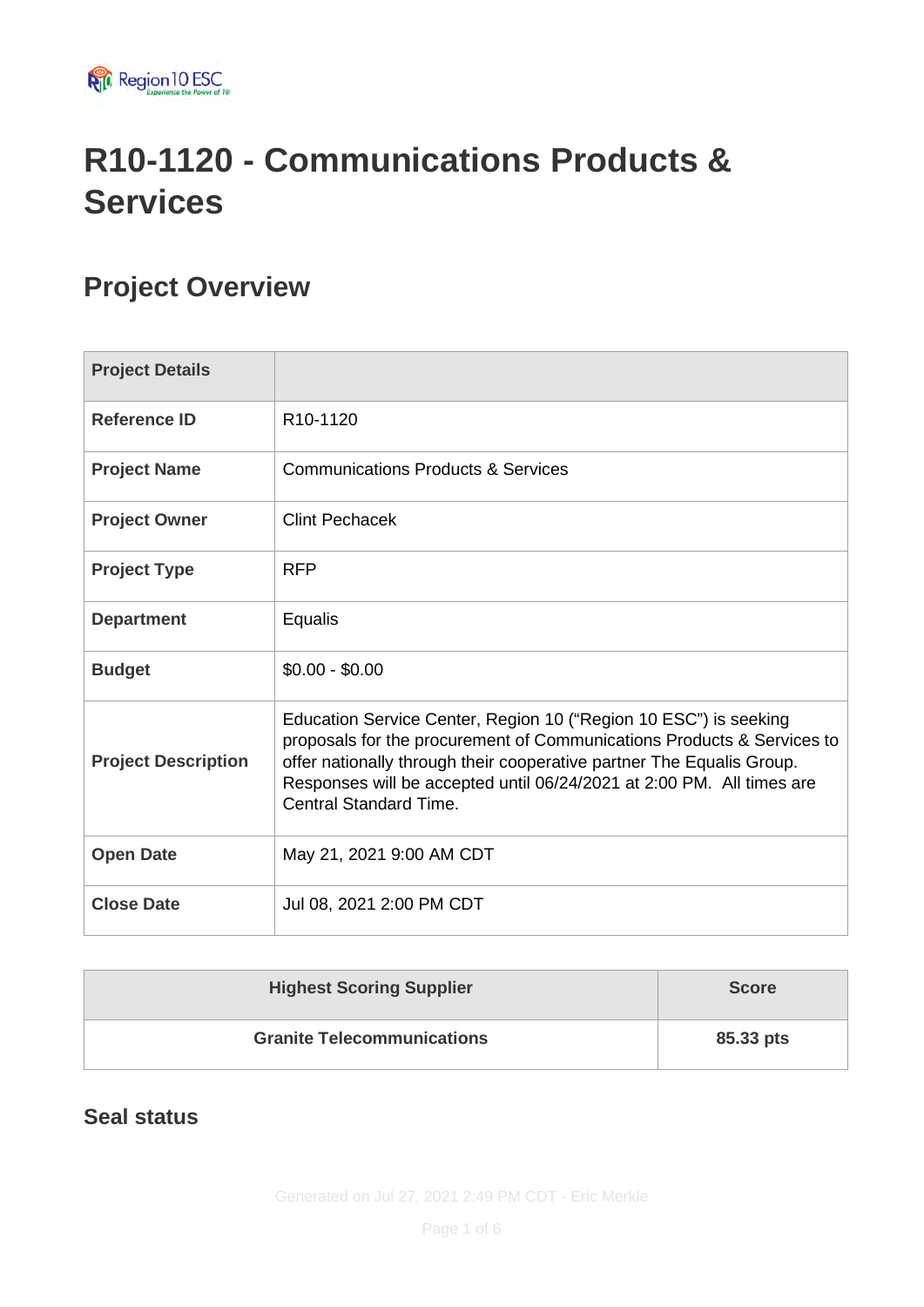

| <b>Requested Information</b> | Unsealed on              | Unsealed by           |
|------------------------------|--------------------------|-----------------------|
| Proposal (Section 2)         | Jul 08, 2021 2:03 PM CDT | <b>Clint Pechacek</b> |
| Pricing                      | Jul 08, 2021 2:03 PM CDT | <b>Clint Pechacek</b> |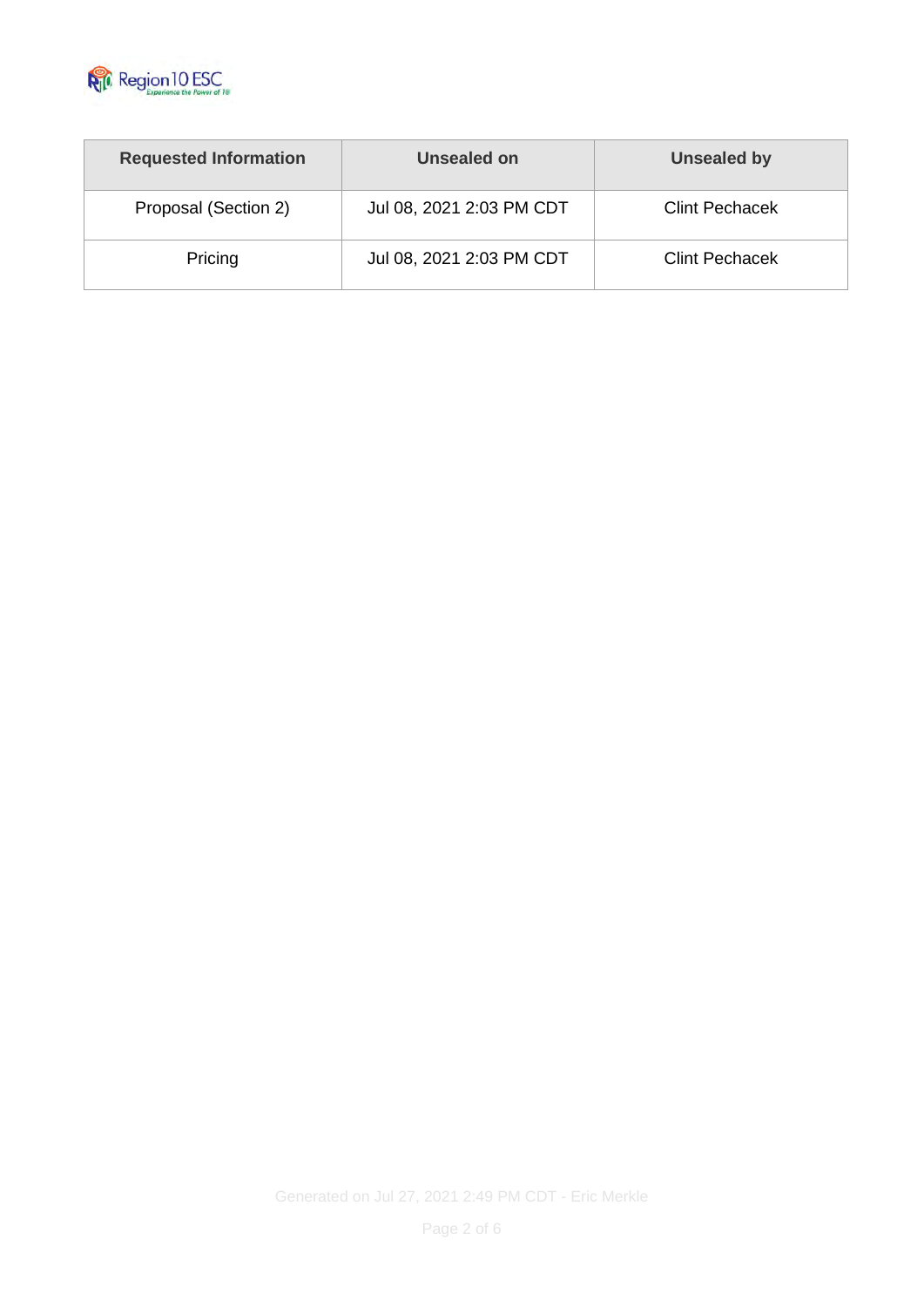

# **Questions and Answers**

# **Cable and Connections Acquistion Company, LLC**

#### **products**

*Laura Watson, Jun 07, 2021 10:35 AM CDT*

question 1 is there a more specific list of products and material that you are requesting as a full communications distributor we currently offer over 200+ product types let alone to list each individual part out for pricing. question 2 I do not see where there is an area to add notes into any product as to order min/max or any disclaimer area as pricing listed today would not hold at said price for 6 months to a year from now, is there an area to include pricing increases and how they would be handled and supported

*Clint Pechacek, Jun 22, 2021 11:19 AM CDT*

1. There is not. The scope is listed in Section 1 of the RFP and lists the broad scope of products and services Region 10 is requesting for Equalis members. Vendors are encouraged to respond with their entire catalogue that fits within that scope. 2. Price increases are addressed in Section 9.2 of the General Terms and Conditions.

## **Granite Telecommunications**

#### **Questions Regarding RFP R10-1120 Communications Products and Services**

*Govt Proposals, Jun 10, 2021 9:25 AM CDT*

1. Have funds been appropriated and made available for this Contract? If so, for how many years of performance? If not, when does Region 10 anticipate funds being appropriated and made available? If so, are any of the appropriated funds federal? How will Offerors be so notified? 2. What is the percentage of the required administrative fee for purchases made through this contract? Does this fee need to be included in the price per item/service or does this need to be listed as an additional fee once services are selected?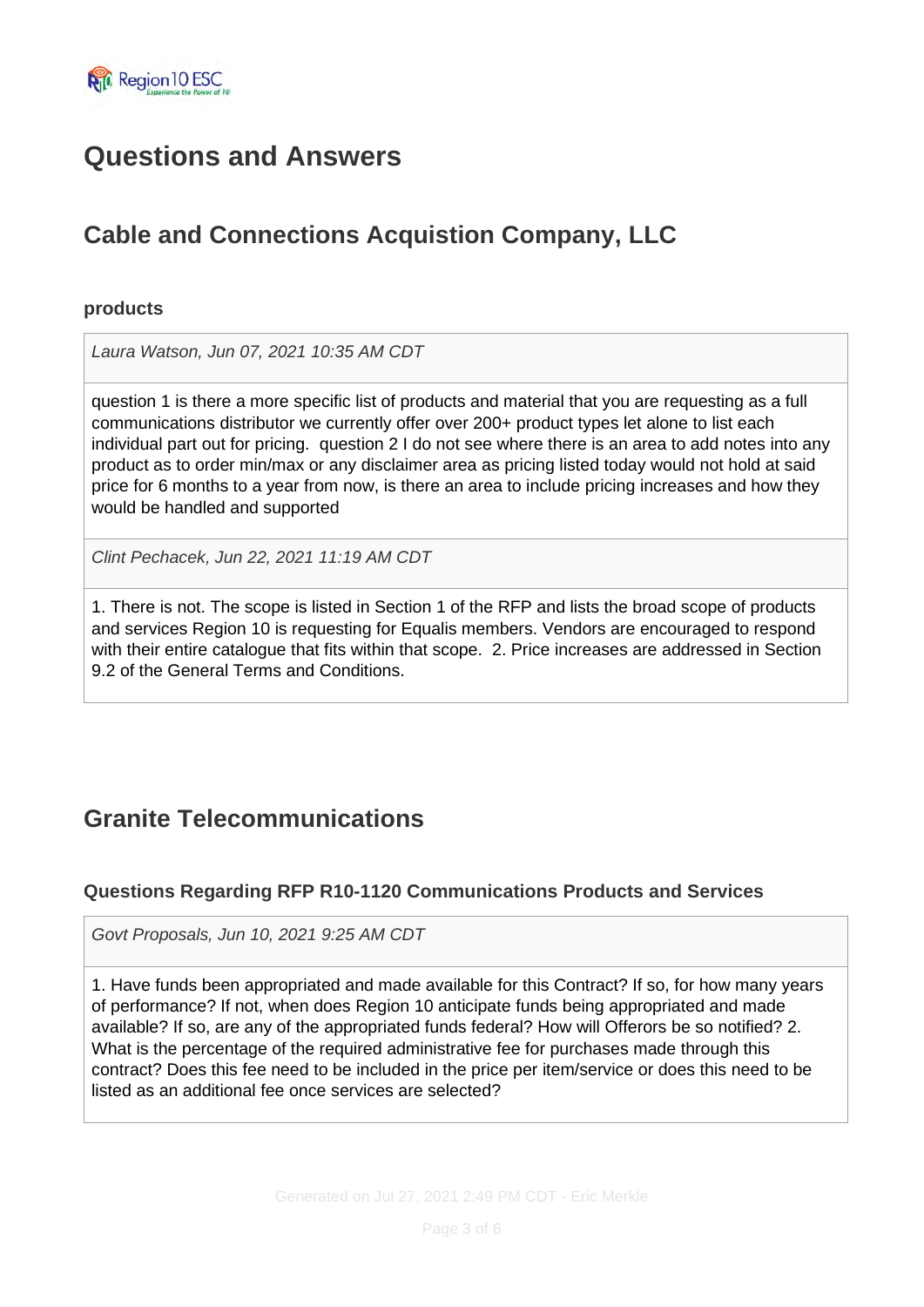

*Govt Proposals, Jun 15, 2021 9:49 AM CDT*

3. What is the intended response for the "Product Category Flex Fields" in the pricing sheet and can an example be provided?

*Clint Pechacek, Jun 22, 2021 11:22 AM CDT*

1. No. This is an indefinite quantity/indefinite delivery contract for Equalis members across the country. 2. Historically the fee has been 2%, but the fee is negotiated directly between Equalis and the vendor. The pricing submitted should include the administrative fee. 3. Product Category Flex fields are included for the convenience of the vendors.

### **Peak UpTime**

#### **Admin Fee Percentage**

*Craig Scoggins, Jun 15, 2021 8:38 AM CDT*

On Section 2, Question 17, what is the administration fee percentage? How should it be calculated?

*Clint Pechacek, Jun 22, 2021 11:22 AM CDT*

Historically the fee has been 2%, but the fee is negotiated directly between Equalis and the vendor.

#### **New Jersey Notary Public**

*Craig Scoggins, Jun 15, 2021 9:04 AM CDT*

Section 2, Form 19, it asks for the form to be notarized by a New Jersey Notary Public. Can this be notarized in the state where the respondent is located?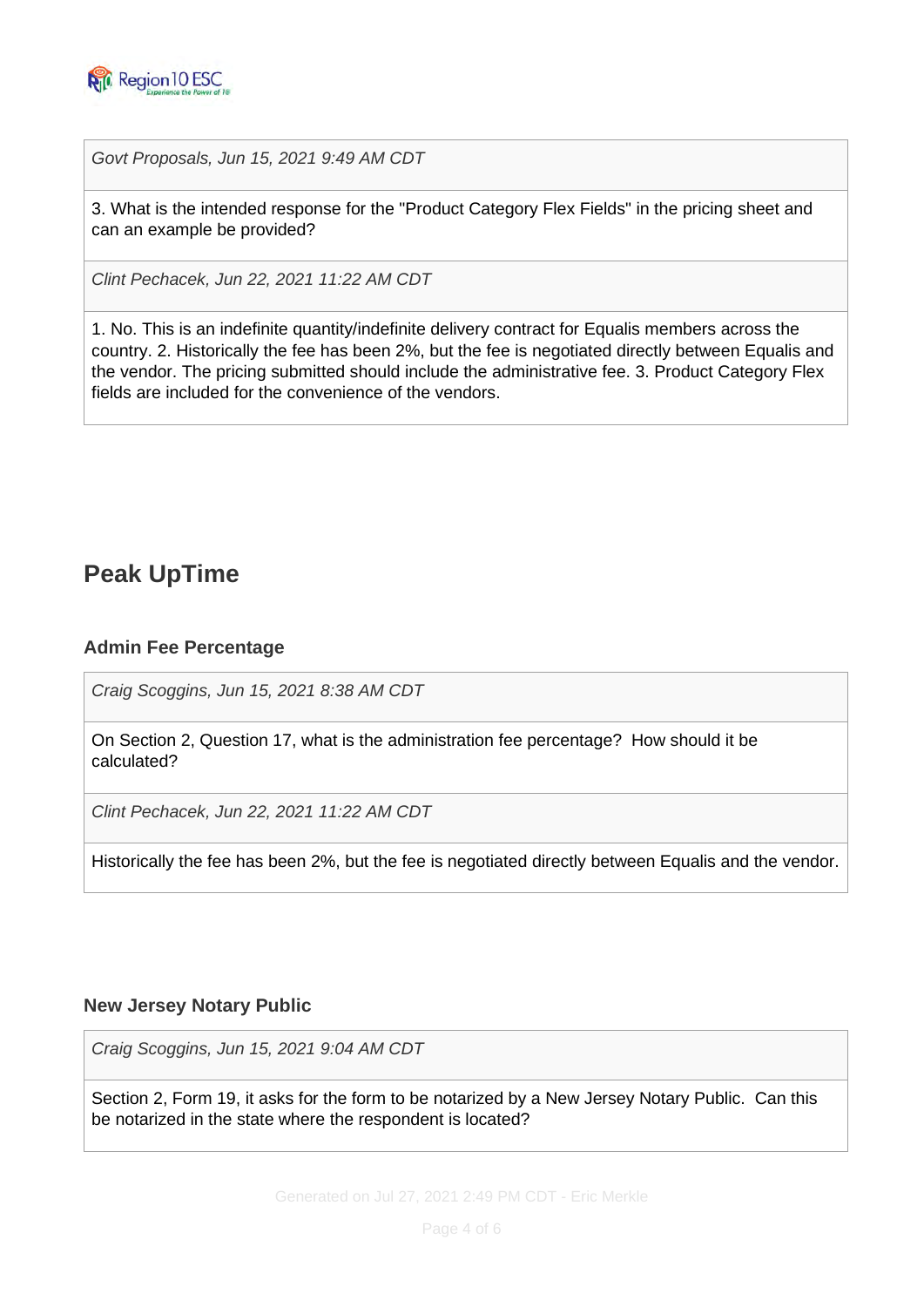

*Clint Pechacek, Jun 22, 2021 11:24 AM CDT*

It is Region 10's understanding that New Jersey requires that New Jersey forms be notarized by a New Jersey Notary Public as stated.

#### **Pricing**

*Craig Scoggins, Jun 15, 2021 3:55 PM CDT*

Is it acceptable to provide a separate MSRP Price List that defines all products available and shows product "Categories" for each SKU? Then on the provided Excel template, we would show Region 10 the discount percentage applicable per category with this contract?

*Clint Pechacek, Jun 22, 2021 11:26 AM CDT*

Yes. The MSRP list may be submitted as a separate worksheet in the Excel workbook provided or as a searchable PDF included as an addendum to Section 2.

## **SevenOutsource**

#### **Could you please help me with the following questions**

*Steve Walse, May 24, 2021 6:30 AM CDT*

1. Whether companies from Outside USA can apply for this? (like,from India or Canada) 2. Whether we need to come over there for meetings? 3. Can we perform the tasks (related to RFP) outside USA? (like, from India or Canada) 4. Can we submit the proposals via email?

*Clint Pechacek, May 26, 2021 9:02 AM CDT*

1. Yes 2. Ideally respondents would be available in person for trainings and meetings with clients and administrators. However this is not strictly speaking required. 3. Respondents must determine for themselves whether they can effectively provide the products and services listed in the RFP. 4.